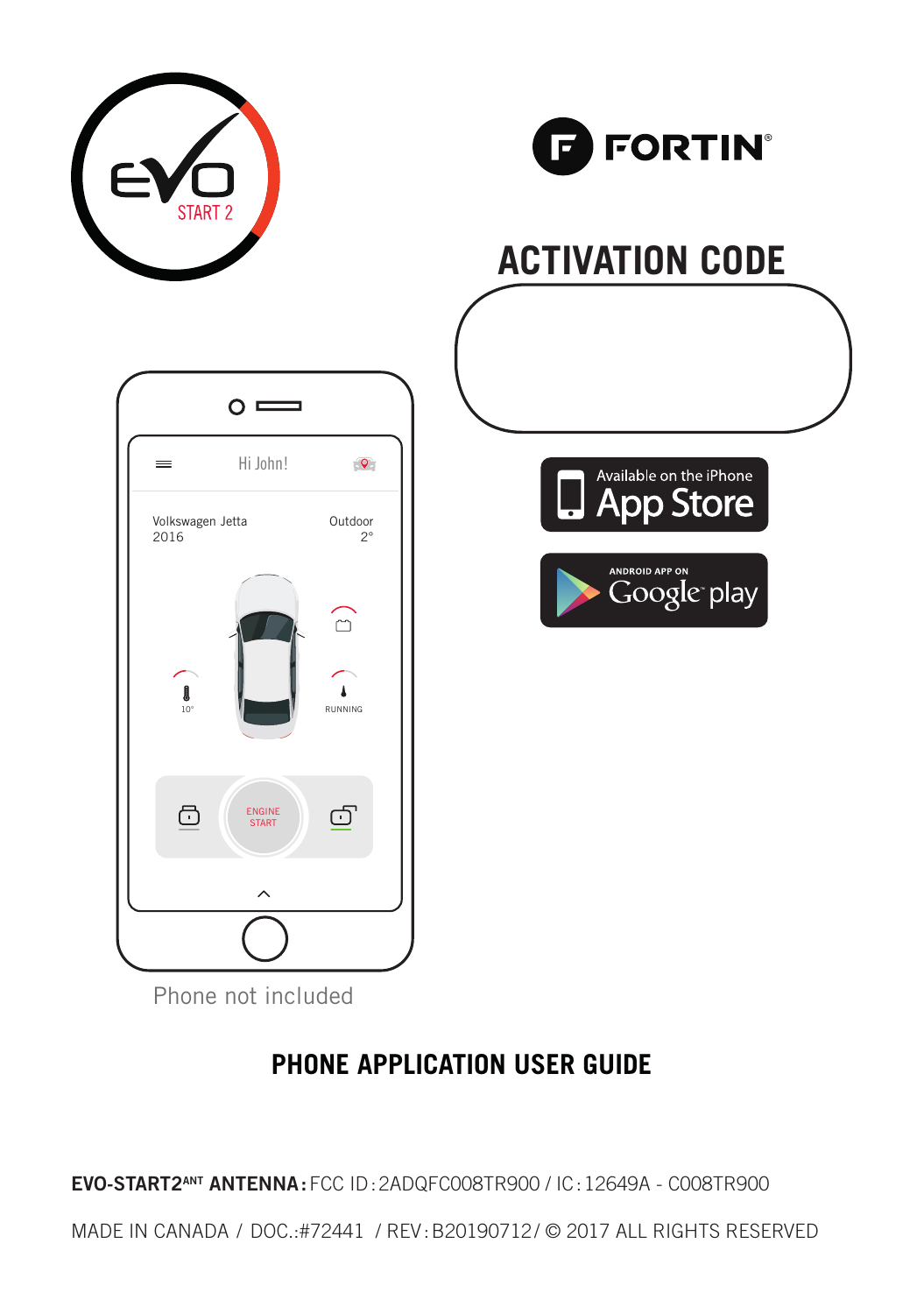### **NOTE**

This device complies with Industry Canada licence-exempt RSS standard(s). Operation is subject to the following two conditions : (1) this device may not cause interference, and (2) this device must accept any interference, including interference that may cause undesired operation of the device.

FCC ID : 2ADQFC008TR900 / IC : 12649A - C008TR900

#### **IMPORTANT**

Make sure you have a cellular data plan to use the EVO-START2 application (Internet provider charges may apply). The phone application must be able to communicate via cellular or WiFi. The network coverage may vary depending on location of the vehicle, verify the network coverage at **WWW.EVO-START.CA**

| <b>INSTALL</b>                                          |                                                                           |  |
|---------------------------------------------------------|---------------------------------------------------------------------------|--|
| STEP <sub>1</sub>                                       | Go to the APP Store (Apple) or Play<br>Store (Android) on your smartphone |  |
| STEP <sub>2</sub>                                       | Search for FVO-START2.                                                    |  |
| STEP <sub>3</sub>                                       | Install application                                                       |  |
| <b>CREATE YOUR ACCOUNT</b><br><b>CONFIGURE VEHICULE</b> |                                                                           |  |

|  |  | <b>CREATE YOUR ACCOUNT</b> |  |
|--|--|----------------------------|--|
|--|--|----------------------------|--|

| STEP <sub>1</sub> | Launch the newly installed EVO-<br>START2 application on your phone |  | STFP <sub>1</sub> | Go to Add a vehicle         |
|-------------------|---------------------------------------------------------------------|--|-------------------|-----------------------------|
|                   |                                                                     |  |                   |                             |
| STEP 2            | Fill in all the required fields                                     |  | STEP 2            | Enter the activation code   |
| STEP 3            | Once completed, click Done                                          |  | STEP 3            | Fill in vehicle information |

| <b>CONFIGURE VEHICULE</b> |                             |  |
|---------------------------|-----------------------------|--|
| STEP 1                    | Go to Add a vehicle         |  |
| STEP 2                    | Enter the activation code   |  |
| <b>STEP 3</b>             | Fill in vehicle information |  |

#### WHEN SERVICING THE VEHICULE

**Valet Mode** disables the remote starter and alarm. Whenever the vehicle is being serviced, repaired or the vehicle is parked indoors; it is mandatory that Valet Mode be enabled to prevent an accidental remote start.

#### **FROM THE ANTENNA FROM THE REMOTE (OPTIONAL) STEP 1** Turn the vehicle ignition to (ON/ Press and release the ON: RUN) position. FUNCTION button, and than ( ( The vehicle does press simultaneously the not need to be LOCK and UNLOCK. started. **STEP 2** Within 10 seconds press and **VALET MODE ENABLED:** release the The LED is red button on the **VALET MODE DISABLED:** antenna 3 times. The LED is off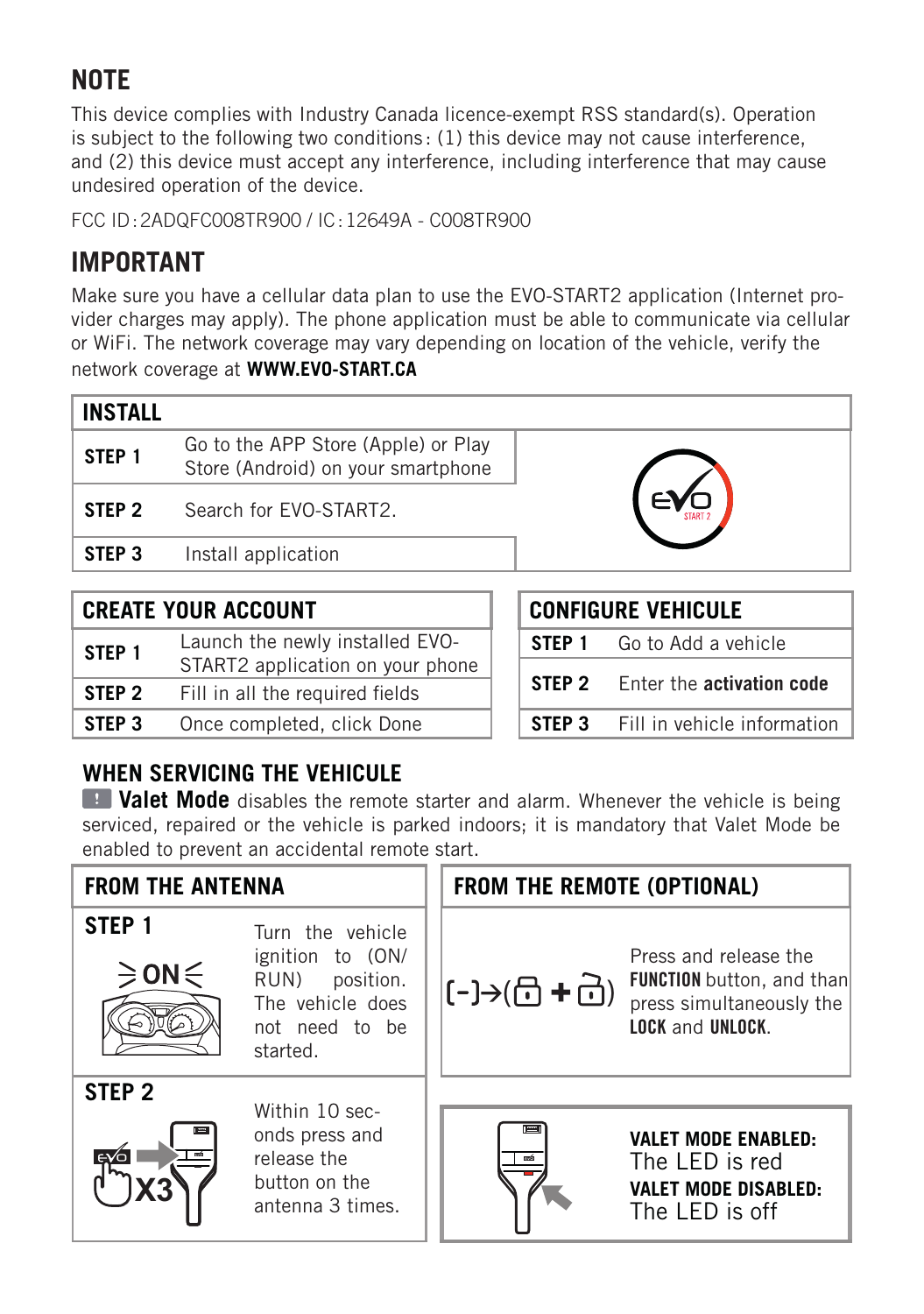#### **SUMMARY OF SUPPORTED FUNCTIONS**



- Remote start
- Stop the Remote start sequence
- Locking doors and trunk \*
- Opening of the trunk \*
- Control of the AUX.1: sliding doors, defroster, etc. \*
- Control of the AUX.2: sliding doors, defroster, etc. \*
- Vehicle battery voltage level
- Temperature inside the vehicle before starting
- Temperature at smartphone \*\* location
- Save vehicle position
- Program remote start reminders
- Supports multiple vehicles
- Multiple alarm users \*
- Valet mode \*\*\*
- Application lock code with fingerprint, pin code or FaceID

#### Some optional features may incur additional installation costs.

Depends on vehicle and installation type. You must be located within the network coverage area in order for the application to function and your device must be connected to the internet (internet provider charges may apply).

- \* Depends on vehicle and installation type.
- \*\* Smartphone not included.
- \*\*\* It is possible to activate the valet mode from the application but it must be disabled by the remote control or the antenna in the vehicle.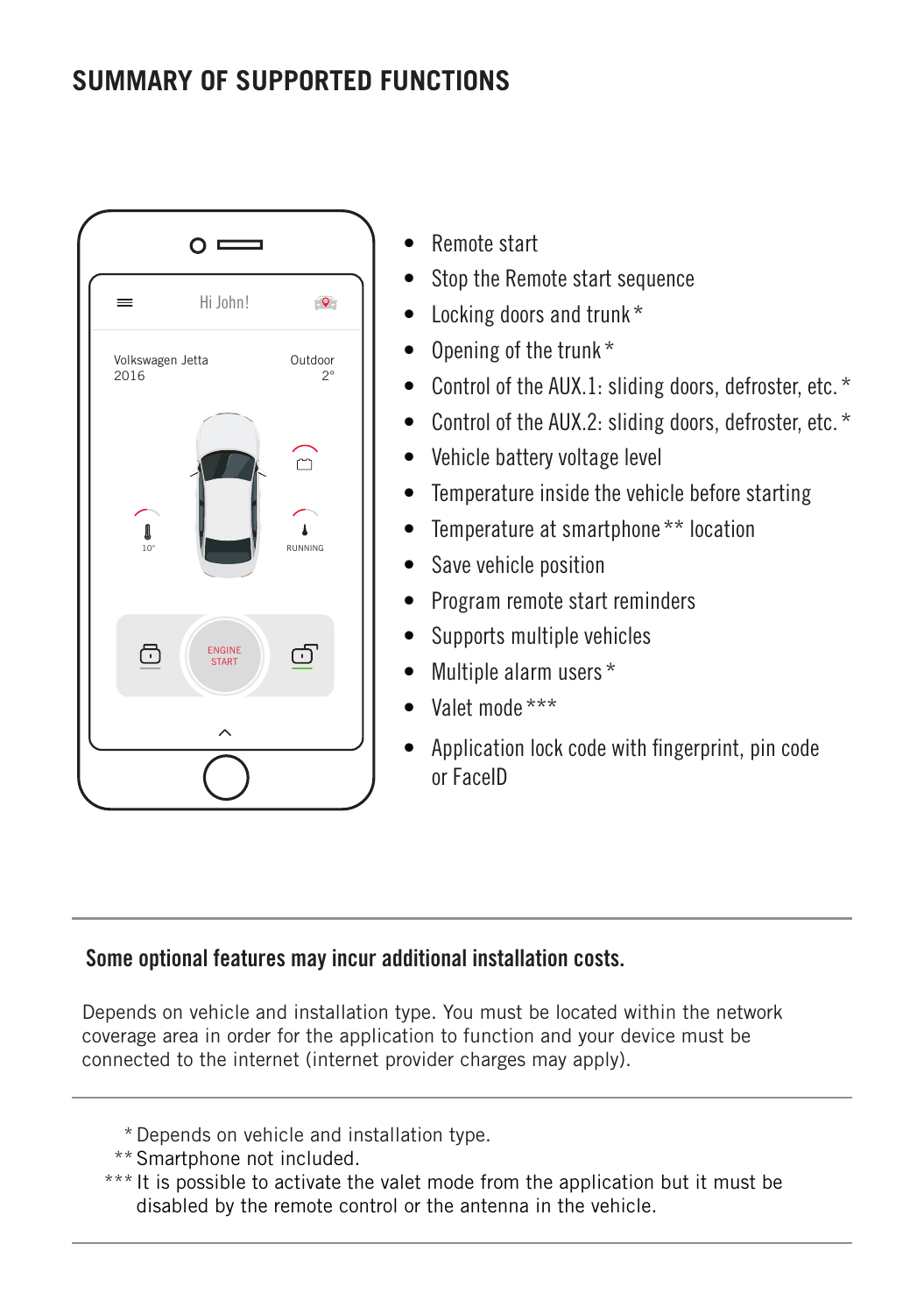## **KEY TAKEOVER AFTER REMOTE STARTING \***

#### **KEY TAKEOVER FOR STANDARD KEY VEHICLE \***

| STEP <sub>1</sub> | Do not press the foot brake (the engine will<br>shut down).  |
|-------------------|--------------------------------------------------------------|
| STEP <sub>2</sub> | Insert the key into the ignition and turn to<br>ON position. |
| STEP <sub>3</sub> | Press the foot brake.                                        |

#### **KEY TAKEOVER FOR PUSH-TO-START VEHICLE \***

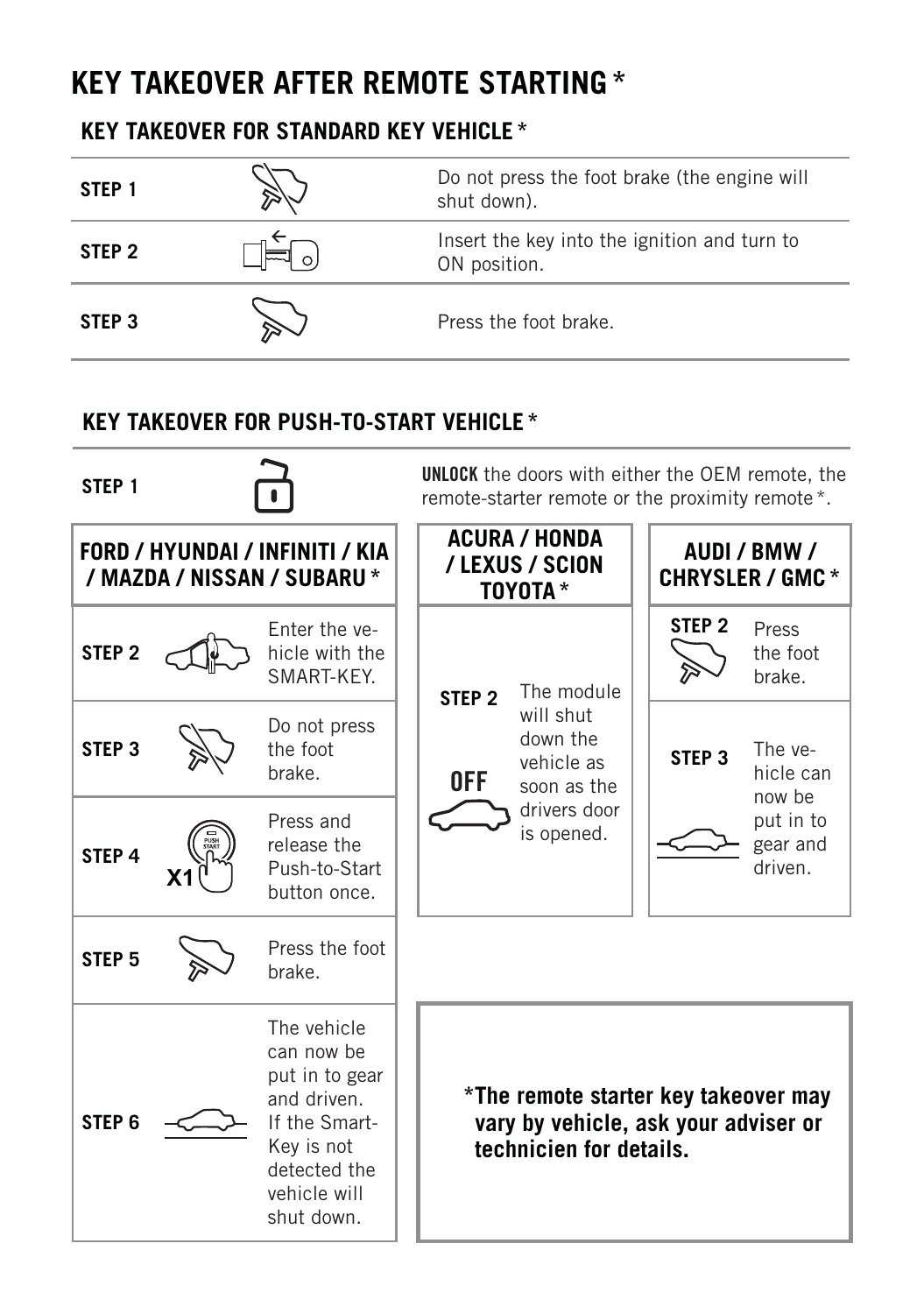| <b>REMOTE START DIAGNOSTICS *</b> |                                                    |           | <b>ALARM DIAGNOSTICS *</b>                                 |
|-----------------------------------|----------------------------------------------------|-----------|------------------------------------------------------------|
| -00,                              | <b>Parking Light flashes</b><br>(before starting): | $-00^{-}$ | <b>Parking Light flashes</b><br>(after disarm):            |
| 3x                                | Ready mode disabled                                | 3x        | Door open - zone 3                                         |
| 4x                                | Valet mode activated<br>(The LED is on)            | 4x<br>5х  | Shock sensor - zone<br>Hood open $-$ zone $5$              |
| 5x                                | Hood open                                          | 6x        | Trunk open - zone 6                                        |
| :00                               | <b>Parking Light flashes</b><br>(after Shutdown):  |           | * The parking light diagnostics car                        |
| 1x                                | Normal stop (Brake, Park Brake)                    |           | be used on some vehicles equippe<br>with automatic lights. |
| 3x                                | Runtime expired or shut down<br>by transmitter     |           |                                                            |
| 4x                                | No tachometer signal                               |           |                                                            |
| 5x                                | Hood open                                          |           |                                                            |
| 6x                                | Fail to start                                      |           |                                                            |
|                                   |                                                    |           |                                                            |

#### **REMOTE START DIAGNOSTICS \* ALARM DIAGNOSTICS \***

\* The parking light diagnostics can not be used on some vehicles equipped with automatic lights.

THANK YOU FOR PURCHASING THIS REMOTE-STARTER/ALARM SYSTEM. FOR MORE INFORMATION, VISIT **WWW.EVO-START.CA** 

# CAUTION **WARNING**

#### **IT IS THE RESPONSIBILITY OF THE REMOTE CAR STARTER OPERATOR TO:**

- **•** ensure that the vehicle is parked in a safe and responsible manner.
- **•** ensure that the vehicle is not remotely started indoors (garage, underground parking).
- **•** ensure that the vehicle is not remotely started with a passenger inside.
- **•** ensure that the vehicle is not remotely started with a window or the roof open.
- **•** ensure that the gearshift lever is in the NEUTRAL position and the parking brake is engaged on manual transmission in order to avoid accidents upon remote starting.
- **•** when leaving the vehicle, ensure that the gearshift lever is in the "PARK" position for an automatic transmission in order to avoid accidents upon remote starting. Make sure that the vehicle cannot start in "Drive" position.
- **•** ensure that the remote starter is disabled or put into valet mode before servicing. When servicing the vehicle, download the complete user guide for more information.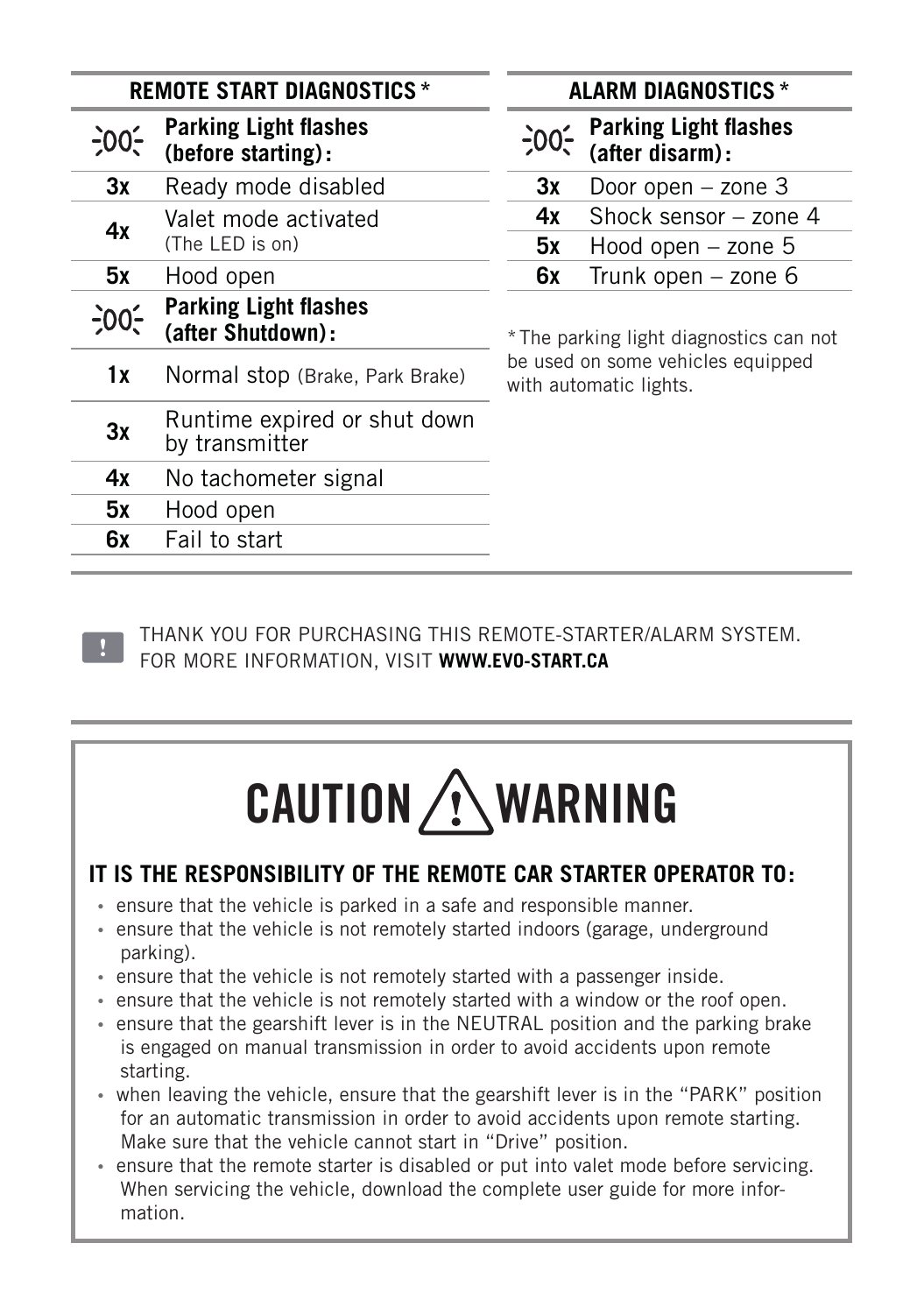



## **CODE D'ACTIVATION**







Téléphone non inclus

#### **GUIDE UTILISATEUR DE L'APPLICATION TELÉPHONE**

**EVO-START2ANT** ANTENNE :FCC ID:2ADQFC008TR900 / IC:12649A - C008TR900

FAIT AU CANADA / DOC.:#72431 / REV:B20190712 © 2017 TOUS DROITS RÉSERVÉS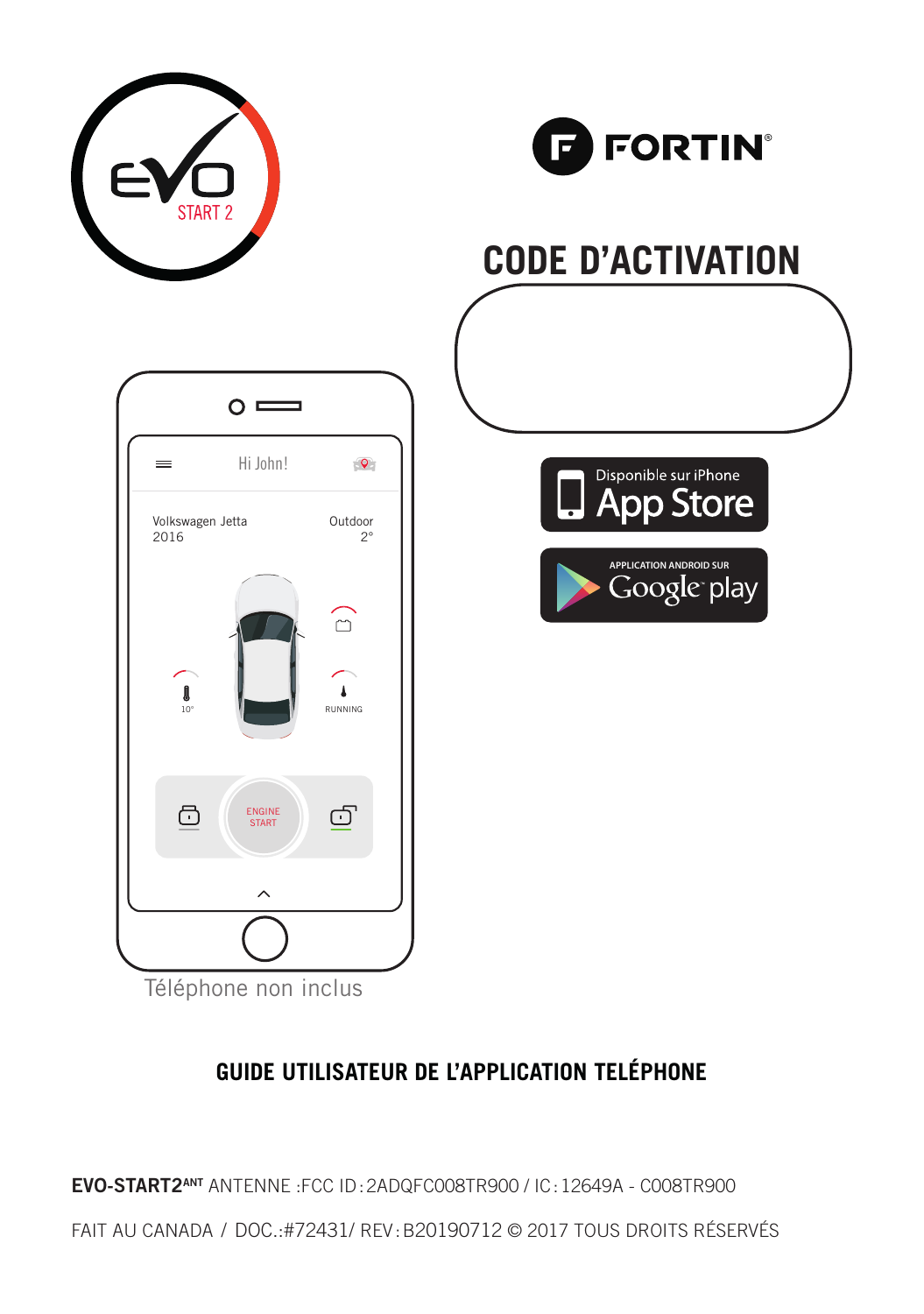#### **REMARQUE**

Le présent apparreil, est conforme aux CNR d'industrie Canada applicables aux appareils radio exempts de licence. l'exploitation est autorisée aux deux conditions suivantes : (1) l'appareil ne doit pas produire de brouillage, et (2) l'utilisateur de l'appareil doit accepter tout brouillage radioélectrique subi, même si le brouillage est susceptible d'en compromettre le fonctionnement.

FCC ID : 2ADQFC008TR900 / IC : 12649A - C008TR900

#### **IMPORTANT**

Assurez-vous d'avoir un forfait de données cellulaires au moment de l'utilisation (Des frais du fournisseur Internet peuvent s'appliquer). L'application EVO-START2 doit être en mesure de communiquer via internet au moment de l'utilisation.

La couverture du réseau peut varier selon l'endroit où se trouve le véhicule, vérifier la couverture réseau au **WWW.EVO-START.CA**



#### **LORS D'UN ENTRETIEN DU VÉHICULE**

**Mode Valet** désactive le démarrage à distance ainsi que l'alarme et le coupe moteur. Si le véhicule doit être laissé en réparation, ou si vous le stationnez à l'intérieur, le mode valet préviendra les démarrages à distance accidentels.

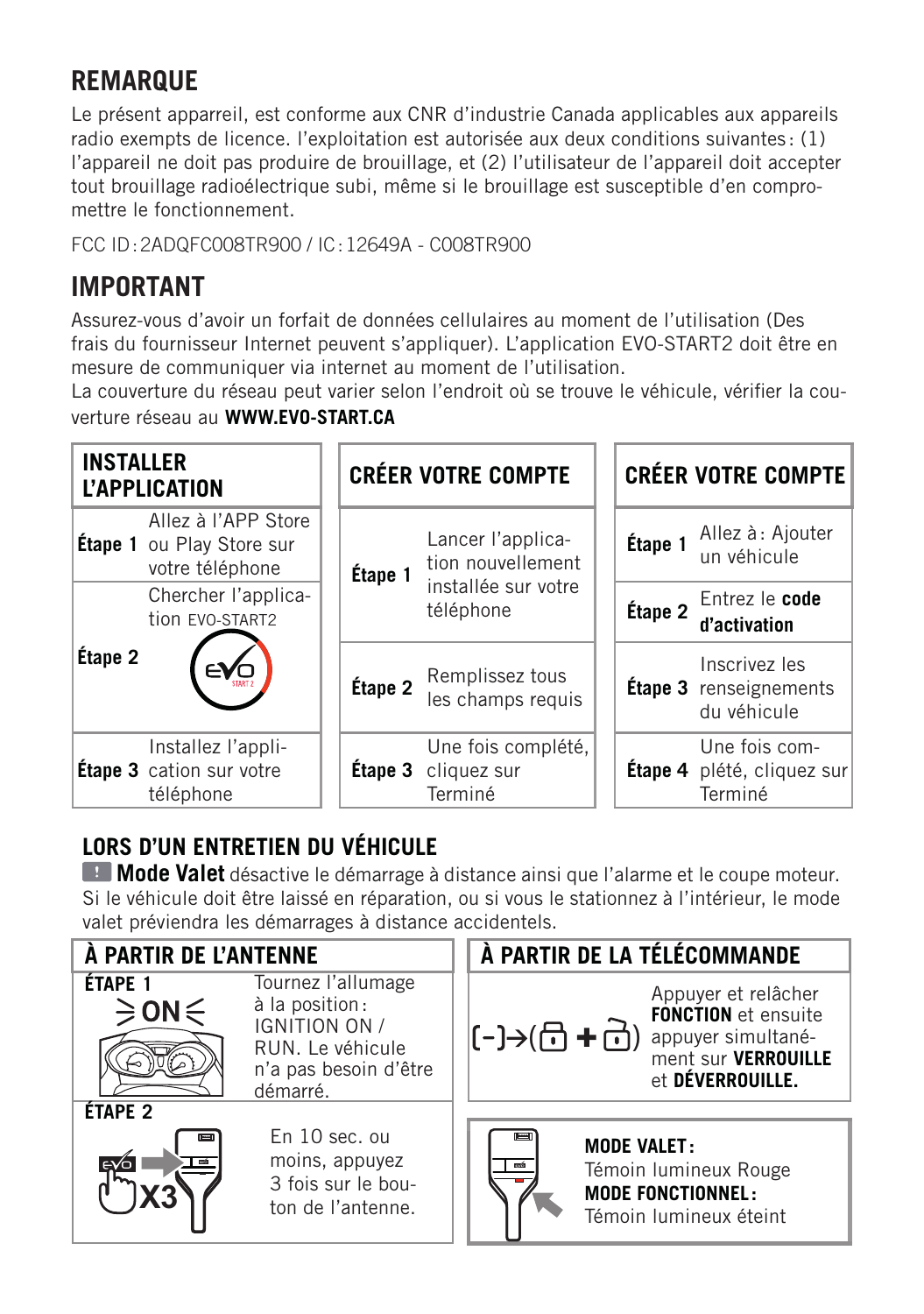#### **SOMMAIRE DES FONCTIONS SUPPORTÉES**



- Démarrage
- Arrêt de la séquence de démarrage
- Verrouillage des portes et de la valise\*
- Ouverture de la valise\*
- Contrôle de l'AUX.1 : portes coulissantes, dégivreur, etc.\*
- Contrôle de l'AUX.2 : portes coulissantes, dégivreur, etc.\*
- Niveau de tension de la batterie du véhicule
- Température à l'intérieur du véhicule avant le démarrage
- Température à l'emplacement du téléphone intelligent\*\*
- Sauvegarde de la position du véhicule
- Programmer des rappels de démarrage
- Code de verrouillage de l'application avec empreinte digitale, pin code ou FaceID
- Supporte de multiples véhicules
- Multiples utilisateurs alarme\*
- Mode valet\*\*\*

#### **Certaines fonctions optionnelles peuvent occasionner des frais additionnels d'installation.**

Dépend du type de véhicule et de l'installation. Vous devez vous situer dans la zone de couverture réseau afin que l'application puisse fonctionner et votre appareil doit être en mesure de communiquer avec internet (des frais du fournisseur internet peuvent s'appliquer).

- \* Dépend du type de véhicule et de l'installation.
- \*\* Téléphone intélligent non inclus.
- \*\*\* Il est possible d'activer le mode valet à partir de l'application mais il doit être désactivé par la télécommande ou par l'antenne dans le véhicule.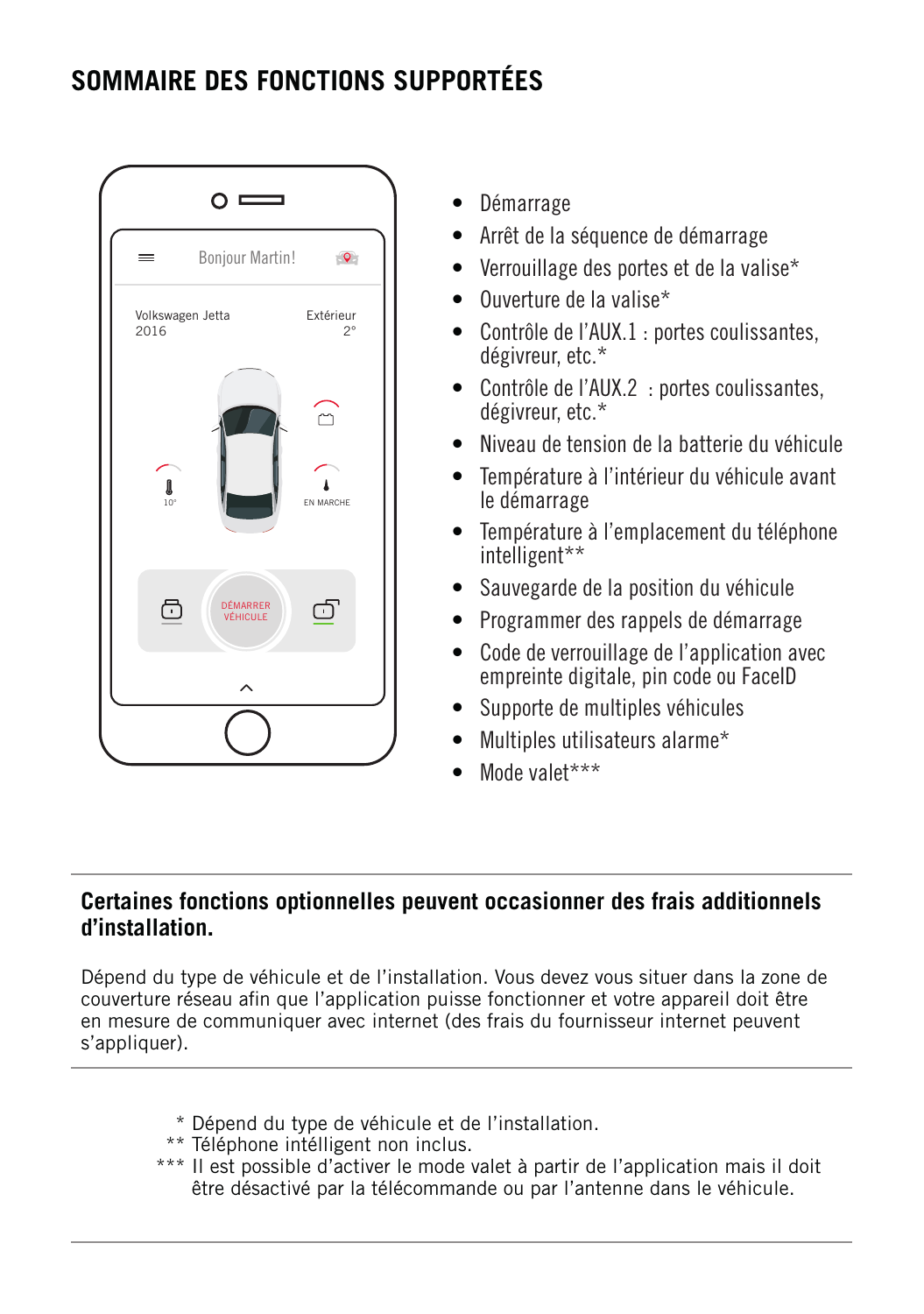#### **PRISE EN CHARGE DE LA CLÉ APRÈS DÉMARRAGE À DISTANCE\***

#### **PRISE EN CHARGE POUR VÉHICULES AVEC CLÉ STANDARD\***

| ÉTAPE 1            | Ne pas appuyer sur la pédale de frein (le<br>moteur s'éteindra).      |
|--------------------|-----------------------------------------------------------------------|
| ÉTAPE <sub>2</sub> | Insérez la clé dans l'allumage et tournez la clé<br>à la position ON. |
| ÉTAPE <sub>3</sub> | Appuyer sur la pédale de frein.                                       |

#### **PRISE EN CHARGE POUR VÉHICULES AVEC BOUTON POUSSOIR\***